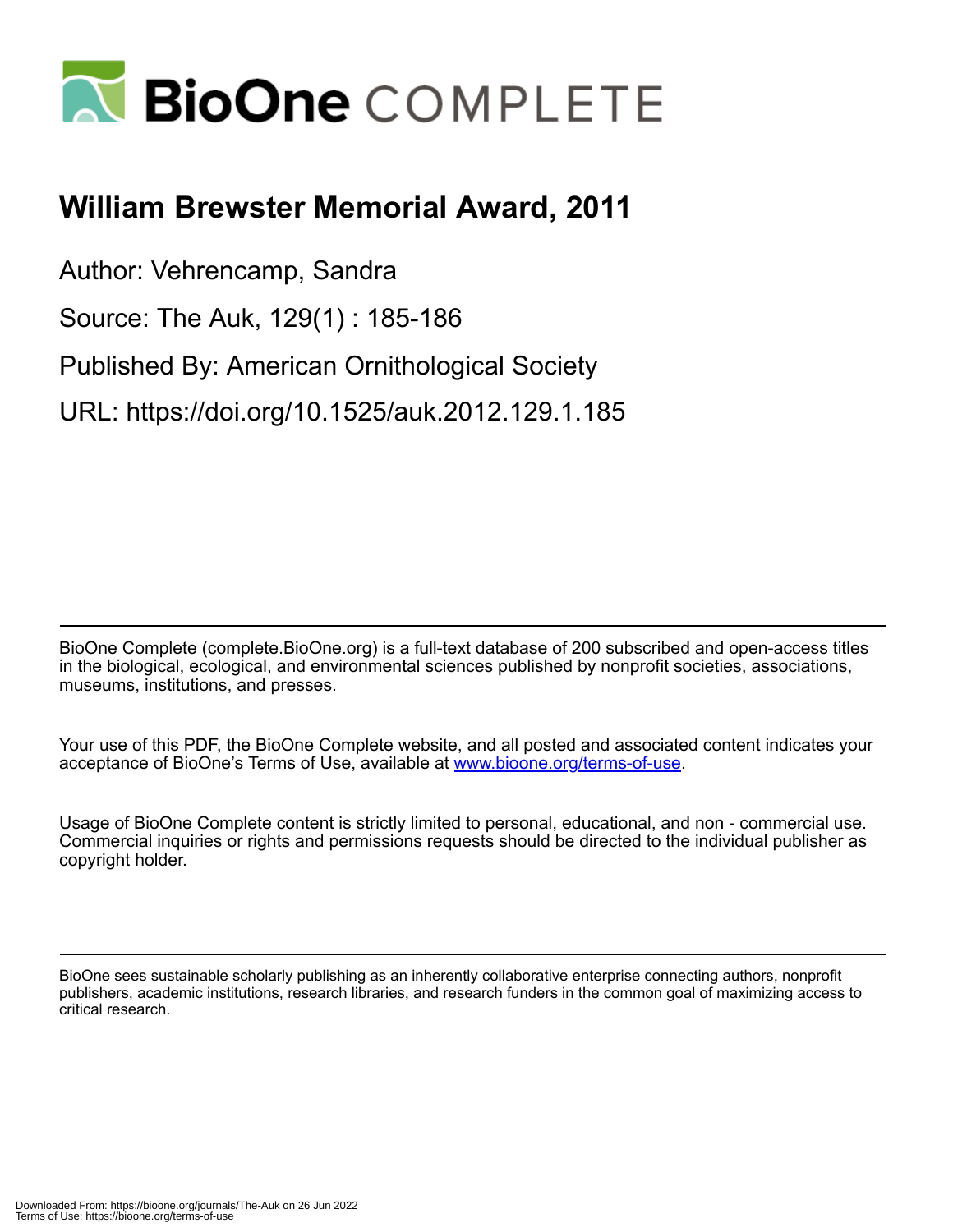*Awards*



The Auk 129(1):185–186, 2012 © The American Ornithologists' Union, 2012. Printed in USA.

## **WILLIAM BREWSTER MEMORIAL AWARD, 2011**

SANDRA VEHRENCAMP



(*From left to right*) Patty Kahwaty, Sandra Vehrencamp (foreground), Kate Uveli (background), and Emily Germano Harding in Sapsucker Woods Sanctuary, Ithaca, New York, May 2003. (Photograph by Cornell Lab of Ornithology staff photographer.)

The 2011 William Brewster Memorial Award is presented to Dr. Sandra L. Vehrencamp, emeritis faculty in the Laboratory of Ornithology and professor in the Department of Neurobiology and Behavior at Cornell University in Ithaca, New York. Vehrencamp earned her B.A. at the University of California, Berkeley, and her Ph.D. in Animal Behavior at Cornell, where she was a student of Stephen T. Emlen. Her dissertation was on the evolution of communal nesting in Groove-billed Anis (Crotophaga sulcirostris).

Vehrencamp is a behavioral ecologist who studies social evolution in birds. Her research integrates the evolution of social behavior, life-history evolution, signal evolution, sexual selection, and parental care. Within the broad category of social evolution, she has made important contributions to several different areas of ornithology: the evolution of cooperative breeding, including general theoretical work; the reproductive ecology of crotophagine cuckoos, with a focus on the evolution of joint nesting; the evolutionary significance of sexual displays; and evolutionary aspects of avian song. She has published more than 65 papers (which have been cited more than 2,400 times) and 19 book chapters.

Vehrencamp and Jack Bradbury coauthored the influential textbook Principles of Animal Communication (1998), now the

The Auk, Vol. 129, Number 1, pages 185-193. ISSN 0004-8038, electronic ISSN 1938-4254. © 2012 by The American Ornithologists' Union. All rights reserved. Please direct all requests for permission to photocopy or reproduce article content through the University of California Press's Rights and Permissions website, http://www.ucpressjournals. com/reprintInfo.asp. DOI: 10.1525/auk.2012.129.1.185